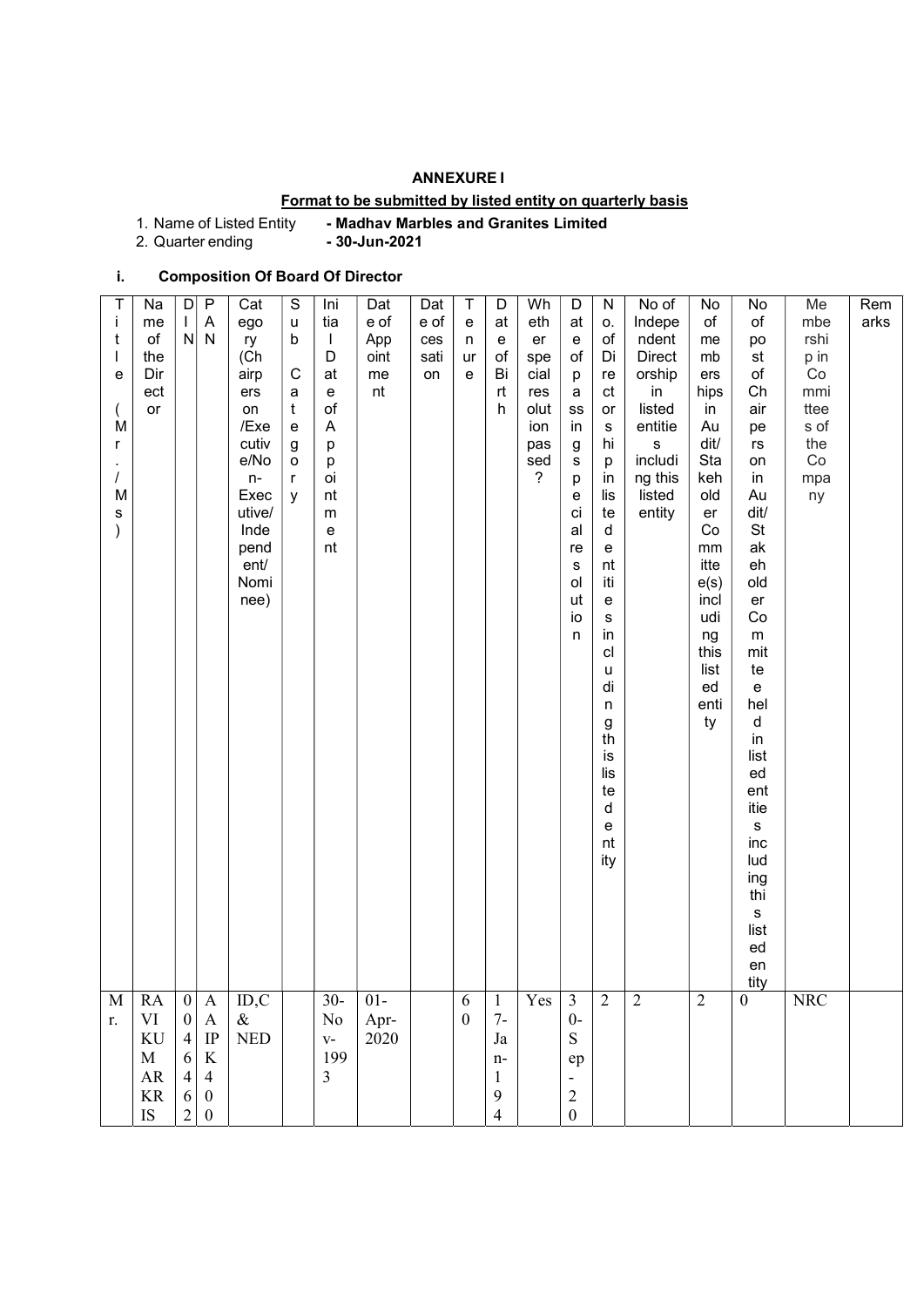|                                                     | HN<br>$\mathbf{A}$<br>$\mathbf M$<br>$\ensuremath{\mathsf{UR}}\xspace$<br>$\ensuremath{\mathsf{T}}\ensuremath{\mathsf{H}}$<br>Ι | $\mathbf{2}$                                                                                                            | $\overline{\mathbf{3}}$<br>$\boldsymbol{B}$                                                                                                                                      |                            |                                                                                                        |                                                       |                       |                                | 6                                                                                                                 |           | $\mathbf{1}$<br>9                                                                                                                 |                |                  |                         |                  |                         |  |
|-----------------------------------------------------|---------------------------------------------------------------------------------------------------------------------------------|-------------------------------------------------------------------------------------------------------------------------|----------------------------------------------------------------------------------------------------------------------------------------------------------------------------------|----------------------------|--------------------------------------------------------------------------------------------------------|-------------------------------------------------------|-----------------------|--------------------------------|-------------------------------------------------------------------------------------------------------------------|-----------|-----------------------------------------------------------------------------------------------------------------------------------|----------------|------------------|-------------------------|------------------|-------------------------|--|
| $\mathbf M$<br>r.                                   | $\mathbf M$<br>AD<br>HA<br>$\mathbf V$<br><b>DO</b><br>$\operatorname{SH}$<br>I                                                 | $\boldsymbol{0}$<br>$\sqrt{ }$<br>$\,8\,$<br>$\mathbf{1}$<br>5<br>$\overline{4}$<br>$\mathbf{1}$<br>6                   | $\mathbf{A}$<br>$\bf{I}$<br>$\, {\bf B}$<br>${\bf P}$<br>$\label{eq:1} \mathbf{D}$<br>$\mathfrak{Z}$<br>$\boldsymbol{7}$<br>$\boldsymbol{0}$<br>$\boldsymbol{0}$<br>$\, {\bf B}$ | $\mathop{\rm ED}\nolimits$ | $\mathbf C$<br>${\bf E}$<br>$\overline{O}$<br>$\qquad \qquad \blacksquare$<br>$\mathbf M$<br>${\bf D}$ | $01-$<br>Ma<br>$y-$<br>201<br>$\,8\,$                 | $01-$<br>May-<br>2021 |                                | $\mathbf{1}$<br>$8-$<br>Ju<br>$\mathbf{1}$<br>$\mathbf{1}$<br>9<br>8<br>6                                         | <b>NA</b> |                                                                                                                                   | $\overline{2}$ | $\boldsymbol{0}$ | $\mathbf{1}$            | $\boldsymbol{0}$ |                         |  |
| $\mathbf M$<br>r.                                   | $\rm PR$<br>$\mathbf{A}\mathbf{K}$<br>AS<br>H<br>KU<br>$\mathbf M$<br>${\sf AR}$<br><b>VE</b><br>RD<br>$\rm IA$                 | $\boldsymbol{0}$<br>$\frac{2}{4}$<br>$\overline{c}$<br>$\mathbf{9}$<br>$\overline{\mathbf{3}}$<br>$\boldsymbol{0}$<br>5 | $\mathbf{A}$<br>$\mathbf{A}$<br>$\mathbf M$<br>${\bf P}$<br>$\mathbf V$<br>$\mathfrak{Z}$<br>$\overline{c}$<br>6<br>5<br>$\mathbf{A}$                                            | ${\rm ID}$                 |                                                                                                        | $31 -$<br>Oct<br>$\overline{\phantom{0}}$<br>200<br>8 | $01-$<br>Apr-<br>2019 | 6<br>$\boldsymbol{0}$          | $\boldsymbol{0}$<br>$6-$<br>A<br>u<br>$g-$<br>$\,1\,$<br>$\mathbf{9}$<br>$\overline{4}$<br>5                      | Yes       | $\sqrt{2}$<br>$9-$<br>$\mathbf M$<br>ar<br>$\qquad \qquad \blacksquare$<br>$\overline{c}$<br>$\boldsymbol{0}$<br>$\mathbf 1$<br>9 | $\overline{2}$ | $\overline{2}$   | $\overline{\mathbf{3}}$ | $\overline{2}$   | AC,SC<br>$,\!{\rm NRC}$ |  |
| $\mathbf M$<br>r.                                   | RO<br>$\operatorname{SH}$<br>AN<br>$\rm LA$<br>$\mathbf L$<br>NA<br>GA<br>${\bf R}$                                             | $\overline{0}$<br>$\frac{2}{4}$<br>$\mathbf{1}$<br>$\sqrt{6}$<br>$\sqrt{6}$<br>$\overline{4}$<br>$\overline{c}$         | $\overline{A}$<br>$\, {\bf B}$<br>${\bf G}$<br>${\bf P}$<br>$\mathbf N$<br>$\boldsymbol{7}$<br>$\mathbf{1}$<br>$\mathbf{1}$<br>$\overline{4}$<br>$\overline{F}$                  | ID                         |                                                                                                        | $31 -$<br>Oct<br>200<br>8                             | $01-$<br>Apr-<br>2019 | $\sqrt{6}$<br>$\boldsymbol{0}$ | $\overline{2}$<br>$4-$<br>${\bf S}$<br>ep<br>-<br>$\mathbf{1}$<br>9<br>$\mathfrak{Z}$<br>9                        | Yes       | $\overline{2}$<br>$9-$<br>$\mathbf M$<br>ar<br>$\overline{c}$<br>$\boldsymbol{0}$<br>$\mathbf{1}$<br>$\mathbf{9}$                 | $\overline{2}$ | $\overline{2}$   | $\overline{3}$          | $\overline{2}$   | AC,SC<br>,NRC           |  |
| M<br>$\mathbf{r}\mathbf{s}$<br>$\ddot{\phantom{a}}$ | <sub>RI</sub><br>DD<br>$\mathop{\rm HI}\nolimits$<br>$\mathbf M$<br>$\bf{A}$<br><b>DO</b><br>$\operatorname{SH}$<br>I           | $\boldsymbol{0}$<br>$\overline{7}$<br>$8\,$<br>$\mathbf{1}$<br>5<br>$\overline{3}$<br>$\overline{7}$<br>$8\,$           | $\mathbf{A}$<br>${\bf G}$<br>${\bf S}$<br>${\bf P}$<br>$\boldsymbol{A}$<br>$\mathfrak{Z}$<br>$\sqrt{2}$<br>$\overline{2}$<br>$\sqrt{2}$<br>$\overline{C}$                        | ED                         |                                                                                                        | $01 -$<br>Feb<br>-<br>202<br>$\mathbf{1}$             |                       |                                | $\boldsymbol{0}$<br>$7-$<br>${\bf F}$<br>eb<br>$\overline{\phantom{0}}$<br>$\mathbf{1}$<br>$\mathbf{9}$<br>8<br>6 | NA        |                                                                                                                                   | $\mathbf{1}$   | $\boldsymbol{0}$ | $\overline{2}$          | $\boldsymbol{0}$ | AC, SC                  |  |
| $\mathbf M$<br>S.                                   | <b>SW</b><br>$\mathbf{A}\mathbf{T}$<br>$\bf I$<br>YA                                                                            | $\overline{0}$<br>6<br>$\mathfrak{H}$<br>$\boldsymbol{7}$                                                               | $\mathbf{A}$<br>${\bf D}$<br>$\, {\rm H}$<br>$\, {\bf p}$                                                                                                                        | $\rm ID$                   |                                                                                                        | $01-$<br>$\rm{Ma}$<br>$\mathbf{r}$ -<br>201           | $01-$<br>Apr-<br>2020 | 6<br>$\boldsymbol{0}$          | $\mathbf{2}$<br>$7-$<br>$\mathbf M$<br>ay                                                                         | Yes       | $\overline{3}$<br>$0-$<br>${\bf S}$<br>ep                                                                                         | $\mathbf{1}$   | $\mathbf{1}$     | $\mathbf{0}$            | $\boldsymbol{0}$ |                         |  |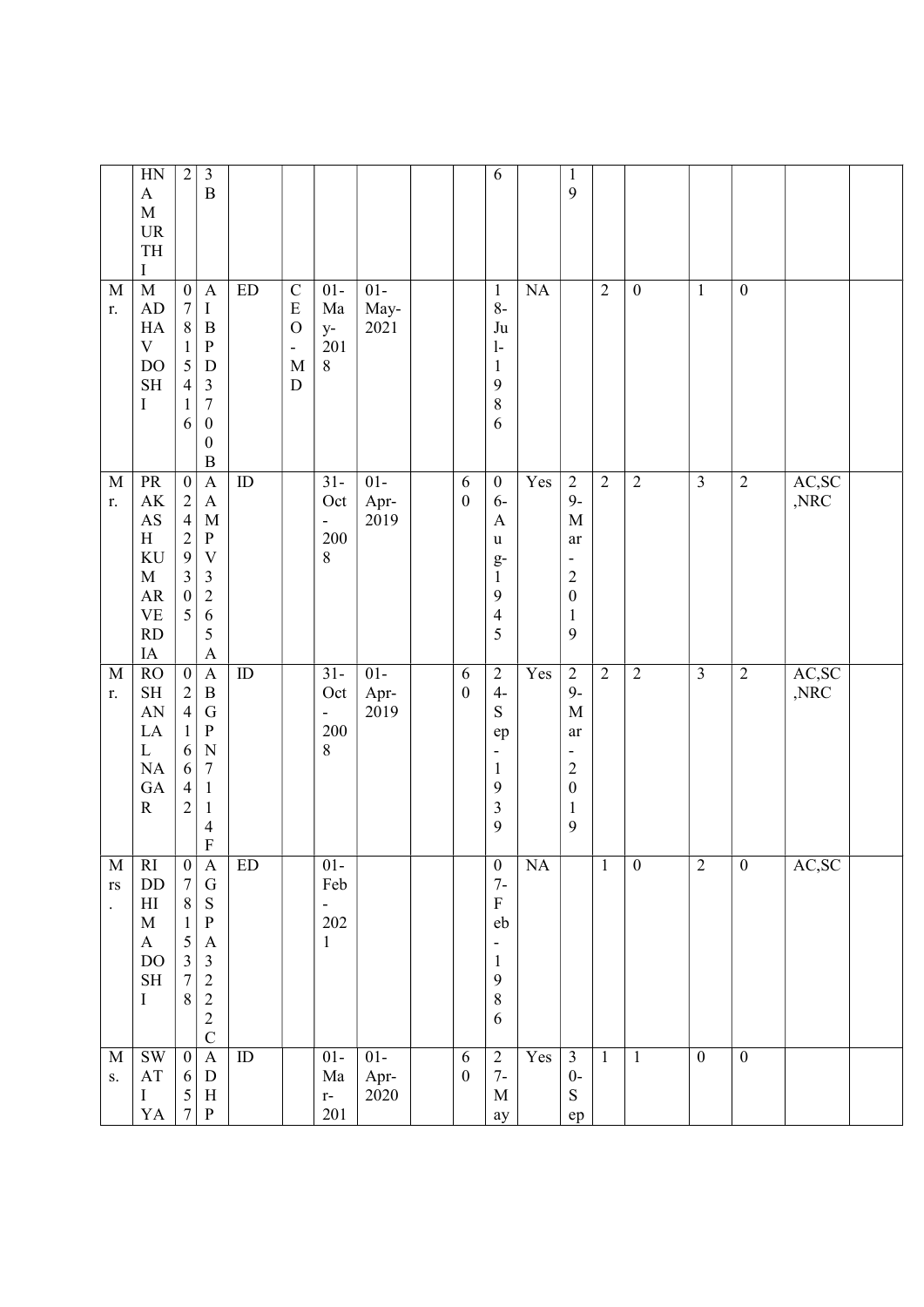| DA           | ◠<br>∸ | $\mathbf{V}$    |  | ັ |  | $\overline{\phantom{0}}$ | $\overline{\phantom{0}}$ |  |  |  |
|--------------|--------|-----------------|--|---|--|--------------------------|--------------------------|--|--|--|
| $\mathbf{V}$ | 4      | 4               |  |   |  |                          | $\sim$<br>$\overline{ }$ |  |  |  |
|              | 3      | ◡               |  |   |  | a                        | $\curvearrowright$<br>0  |  |  |  |
|              | 8      | $\mathbf{r}$    |  |   |  | $\Omega$<br>$\circ$      | $\mathbf{r}$             |  |  |  |
|              |        | л.              |  |   |  | ◠<br>∠                   | Q                        |  |  |  |
|              |        | $\sqrt{ }$<br>◡ |  |   |  |                          |                          |  |  |  |

| Company Remarks             |     |
|-----------------------------|-----|
| Whether Regular chairperson | Yes |
| appointed                   |     |
| Whether Chairperson is      | No  |
| related to MD or CEO        |     |

### ii. Composition of Committees

#### a. Audit Committee

| Sr. | Name of the Director | Category | Chairperson/Membership | Appointment   | <b>Cessation Date</b> |
|-----|----------------------|----------|------------------------|---------------|-----------------------|
| No. |                      |          |                        | Date          |                       |
|     | ROSHAN LAL NAGAR     | ID       | Chairperson            | $01-Nov-2008$ |                       |
|     | PRAKASH KUMAR        | ID       | Member                 | $01-Nov-2008$ |                       |
|     | <b>VERDIA</b>        |          |                        |               |                       |
|     | RIDDHIMA DOSHI       | ED       | Member                 | 24-Mar-2021   |                       |

| Companv<br>Remarks       |     |
|--------------------------|-----|
| <b>Whether Permanent</b> | Yes |
| chairperson appointed    |     |

### b. Stakeholders Relationship Committee

| Sr.<br>No. | Name of the Director           | Category | Chairperson/Membership | Appointment<br>Date | <b>Cessation Date</b> |
|------------|--------------------------------|----------|------------------------|---------------------|-----------------------|
|            | PRAKASH KUMAR<br><b>VERDIA</b> | ID       | Chairperson            | $01-Nov-2008$       |                       |
|            | RIDDHIMA DOSHI                 | ED       | Member                 | $01-Nov-2008$       |                       |
|            | <b>ROSHAN LAL NAGAR</b>        | ID       | Member                 | 24-Mar-2021         |                       |

| ∵Remarks<br>Company   |     |
|-----------------------|-----|
| Whether<br>Permanent  | Yes |
| chairperson appointed |     |

#### c. Risk Management Committee

|            | -----                                            |                 |                        |             |                   |
|------------|--------------------------------------------------|-----------------|------------------------|-------------|-------------------|
| ົ~<br>. ات | Name of the $\overline{\phantom{a}}$<br>Director | <i>Category</i> | Chairperson/Membership | Appointment | Date<br>Cessation |
| No.        |                                                  |                 |                        | Date        |                   |

| Company Remarks       |  |
|-----------------------|--|
| Whether Permanent     |  |
| chairperson appointed |  |

#### d. Nomination and Remuneration Committee

| Sr.<br>No. | Name of the Director | Category | Chairperson/Membership | Appointment<br>Date | Cessation<br>Date |
|------------|----------------------|----------|------------------------|---------------------|-------------------|
|            | ROSHAN LAL NAGAR     | ID       | Member                 | 01-Dec-2009         |                   |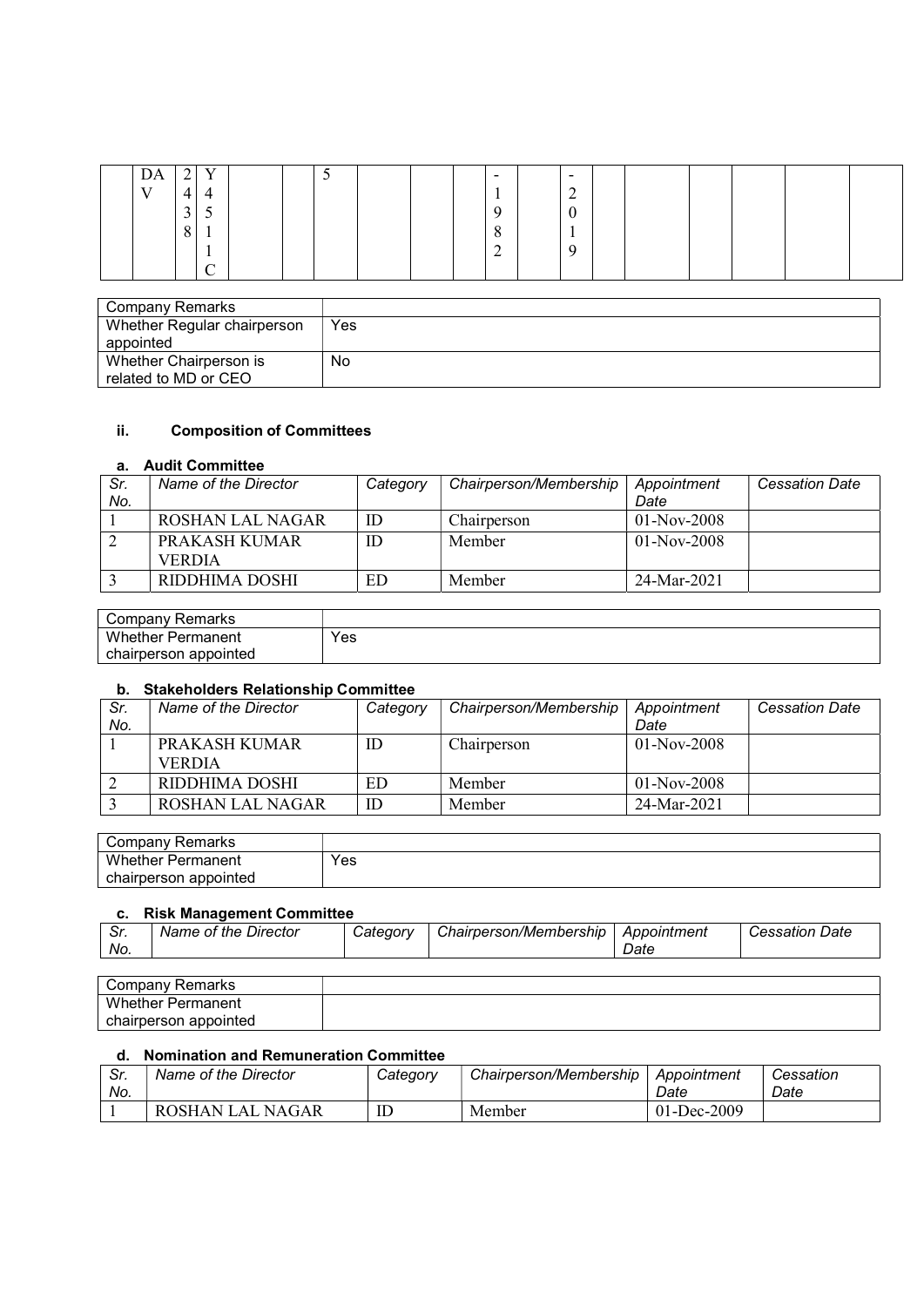| PRAKASH KUMAR<br><b>VERDIA</b>     | L               | Chairperson | 01-Dec-2009     |
|------------------------------------|-----------------|-------------|-----------------|
| RAVI KUMAR<br><b>KRISHNAMURTHI</b> | ID.C $&$<br>NED | Member      | $01 - Dec-2009$ |

| Company Remarks          |     |
|--------------------------|-----|
| <b>Whether Permanent</b> | Yes |
| chairperson appointed    |     |

## iii. Meeting of Board of Directors

| Date(s) of Meeting<br>(if any) in the<br>previous quarter | Date(s) of Meeting<br>(if any) in the<br>relevant quarter | Whether<br>requirement of<br>Quorum met | Number of<br>Directors present | Number of Independent<br>Directors present |
|-----------------------------------------------------------|-----------------------------------------------------------|-----------------------------------------|--------------------------------|--------------------------------------------|
| 12-Feb-2021                                               | 29-May-2021                                               | <b>Yes</b>                              |                                |                                            |
|                                                           | 29-Jun-2021                                               | <b>Yes</b>                              |                                |                                            |

| Company Remarks               |     |
|-------------------------------|-----|
| Maximum gap between any       | 105 |
| two consecutive (in number of |     |
| days)                         |     |

## iv. Meeting of Committees

| Name of the<br><b>Committee</b>                  | Date(s) of<br>meeting during<br>of the committee<br>in the previous<br>quarter | Date(s) of<br>meeting of the<br>committee in the<br>relevant quarter | Whether<br>requirement<br>of Quorum<br>met (Yes/No) | <b>Number of</b><br><b>Directors</b><br>present | Number of<br>independent<br>directors<br>present |
|--------------------------------------------------|--------------------------------------------------------------------------------|----------------------------------------------------------------------|-----------------------------------------------------|-------------------------------------------------|--------------------------------------------------|
| <b>Audit Committee</b>                           | 12-Feb-2021                                                                    |                                                                      | Yes                                                 | $\overline{2}$                                  | $\overline{2}$                                   |
| <b>Audit Committee</b>                           | 25-Mar-2021                                                                    |                                                                      | Yes                                                 | 3                                               | $\overline{2}$                                   |
| <b>Audit Committee</b>                           |                                                                                | 29-May-2021                                                          | Yes                                                 | 3                                               | $\overline{2}$                                   |
| <b>Audit Committee</b>                           |                                                                                | 29-Jun-2021                                                          | Yes                                                 | 3                                               | $\overline{2}$                                   |
| Stakeholders<br>Relationship<br>Committee        | 01-Feb-2021                                                                    |                                                                      | Yes                                                 | $\overline{2}$                                  | $\overline{2}$                                   |
| Stakeholders<br>Relationship<br>Committee        | 25-Mar-2021                                                                    |                                                                      | Yes                                                 | 3                                               | $\overline{2}$                                   |
| <b>Stakeholders</b><br>Relationship<br>Committee |                                                                                | 22-May-2021                                                          | Yes                                                 | 3                                               | $\overline{2}$                                   |
| Nomination &<br>Remuneration<br>Committee        | 01-Feb-2021                                                                    |                                                                      | Yes                                                 | $\overline{2}$                                  | $\overline{2}$                                   |
| Nomination &<br>Remuneration<br>Committee        |                                                                                | 22-May-2021                                                          | Yes                                                 | $\overline{2}$                                  | $\overline{2}$                                   |

Company Remarks